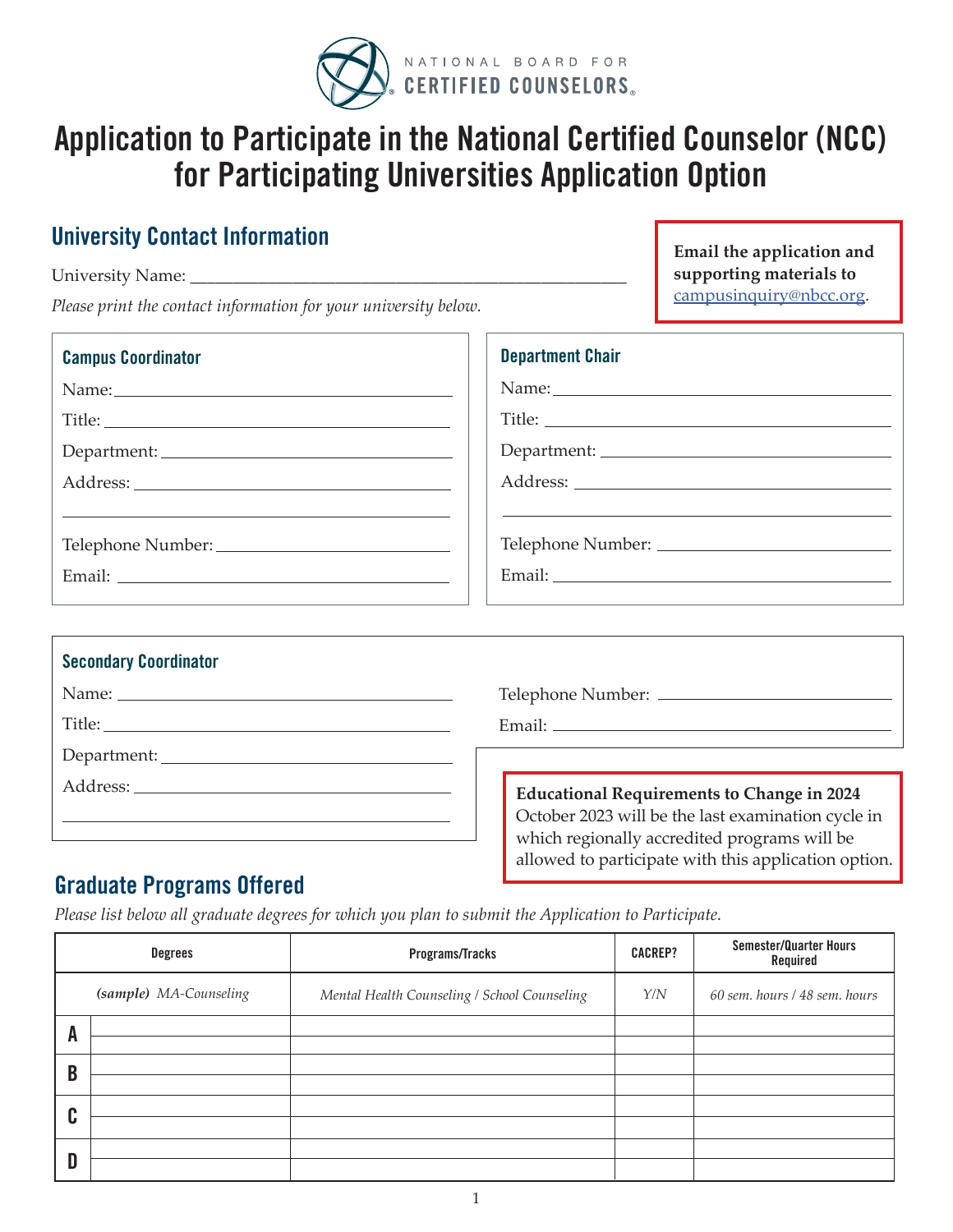# **Supporting Documentation**

Please submit the following information for each program listed in the table:

- 1. Curriculum sheets or course of study plans pertaining to each program/track.
- 2. A completed Verification of Coursework Form for each program/track indicating which classes students will take to meet NBCC's coursework requirements.
- 3. Departmental course descriptions from the current graduate catalog.
- 4. Current syllabi for all courses submitted on the Verification of Coursework Form.

### **Eligibility Requirements**

To be eligible to participate in this application option, you must demonstrate that each student from your program(s) will meet NBCC's educational requirements prior to graduation. Specifically, each student must meet the following standards in order to apply using this application:

\**Please initial under each statement to indicate your understanding of and agreement with each policy*.

- Participating universities must designate a campus coordinator that agrees to communicate the purpose of the NCC application to each eligible student and will ensure that eligible students are informed that they are applying for a national board certification and not simply applying to take an examination.
- Degree-seeking counseling students are eligible to apply for the NCC. They must be currently enrolled in a degree-granting counseling track in a master's, specialist, or doctoral program. **Students enrolled in certificate programs or taking additional courses for licensure are not eligible to apply.**
- Prior to graduating, applicants must complete a minimum of 48 semester hours/72 quarter hours of graduate-level coursework in counseling and must fulfill all *coursework requirements* for the NCC. If a student does not complete the appropriate degree and coursework, they will not be eligible for certification.
- Before submitting an NCC application, students must be well advanced in their program of study. At a minimum, they must have completed coursework in six of the eight required subject areas and be enrolled in the final two during the semester of the exam. It is preferred that students be submitted on the roster once they have completed those courses and are in the practicum/internship stage in their degree.
- Departmental decisions regarding waivers of graduate-level coursework will not be honored by NBCC. Students are required to complete all NBCC required coursework areas. Transfer courses must appear as program credits on the official transcript.
- Deviations from the curricula included in this application are not guaranteed acceptance by NBCC.

# **NCC Application- Examination Requirement**

The NCC Application completed by students at participating universities includes registration for either the National Counselor Examination (NCE) or the National Clinical Mental Health Counseling Examination (NCMCHE). Information regarding the examination is included in the NCC application completed by the student. All exams are administered at Pearson VUE test centers. Students are contacted by Pearson VUE and make arrangements to take the exam at a Pearson VUE Select Test Center. Students are responsible for checking with their state licensure board regarding specific examination requirements if they plan on using the certification exam for the purpose of state licensure.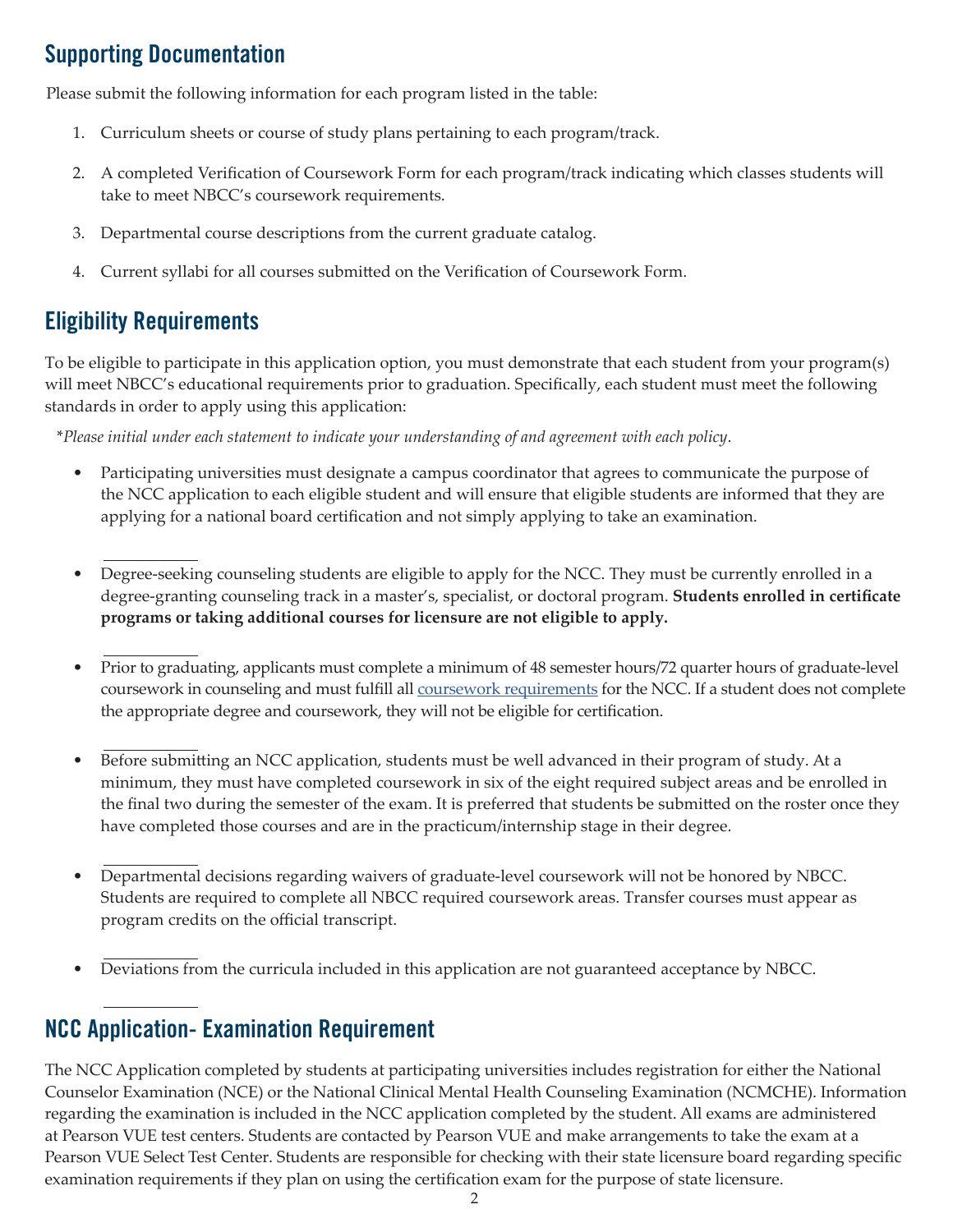

#### **College/University:**

#### **Degree and Track:**

To be eligible for the NCC application, students must take a graduate course in each of the following areas. Each content area must be met with no fewer than two semester hours/three quarter hours of graduate credit. In the space provided beside each content area, please list the courses your students are required to take that will fulfill each coursework area. Please keep a copy of these pages for your records.

| <b>Content Area</b>                                                                                                                                                                                                                                                                                                                                                                                                                                                                                                                                                                                                                                                                                                                                                                                                                                                                                                                                                                                                                                                                          | <b>Course Requirement</b>                                                                               |  |  |
|----------------------------------------------------------------------------------------------------------------------------------------------------------------------------------------------------------------------------------------------------------------------------------------------------------------------------------------------------------------------------------------------------------------------------------------------------------------------------------------------------------------------------------------------------------------------------------------------------------------------------------------------------------------------------------------------------------------------------------------------------------------------------------------------------------------------------------------------------------------------------------------------------------------------------------------------------------------------------------------------------------------------------------------------------------------------------------------------|---------------------------------------------------------------------------------------------------------|--|--|
| 1. Human Growth and Development Theories in Counseling<br>Studies in this area provide an understanding of the nature and needs of individuals at all<br>developmental levels, relevant to counseling practice. These include but are not limited to the<br>following:<br>a. Theories of individual and family development and transitions across the life span;<br>b. Theories of learning and personality development;<br>c. Human behavior, including an understanding of developmental crises, disability,<br>addictive behavior, psychopathology, and environmental factors as they affect both<br>normal and abnormal behavior;<br>d. Counseling strategies for facilitating development over the life span; and<br>e. Ethical considerations.                                                                                                                                                                                                                                                                                                                                         |                                                                                                         |  |  |
| 2. Social and Cultural Foundations in Counseling<br>Studies in this area provide an understanding of issues and trends in a multicultural and<br>diverse society that impact professional counselors and the counseling profession, including but<br>not limited to the following:<br>a. Multicultural and pluralistic trends, including characteristics and concerns of<br>counseling individuals from diverse groups;<br>b. Attitudes and behavior based on factors such as age, race, religious preferences,<br>physical disability, sexual orientation, ethnicity and culture, family patterns, gender,<br>socioeconomic status, and intellectual ability;<br>c. Individual, family, and group counseling strategies with diverse populations; and<br>d. Ethical considerations.                                                                                                                                                                                                                                                                                                         | Credit Hours <u>______________________________</u><br>Course Title _______________                      |  |  |
| 3. Helping Relationships in Counseling<br>Studies in this area provide an understanding of counseling and consultation processes,<br>including but not limited to the following:<br>a. Counseling and consultation theories, including both individual and systems<br>perspectives as well as coverage of relevant research and factors considered in<br>applications;<br>b. Basic interviewing, assessment, and counseling skills;<br>c. Counselor or consultant characteristics and behaviors that influence professional<br>counseling relationships, including age, gender, and ethnic differences; verbal and<br>nonverbal behaviors; and personal characteristics, orientations, and skills;<br>d. Client or consultee characteristics and behaviors that influence professional<br>counseling relationships, including age, gender, and ethnic differences; verbal and<br>nonverbal behaviors; and personal characteristics, orientations, and skills; and<br>e. Ethical considerations.                                                                                              |                                                                                                         |  |  |
| 4. Group Counseling Theories and Processes<br>Studies in this area provide an understanding of group development, dynamics, and counseling<br>theories; group counseling methods and skills; and other group work approaches, including but<br>not limited to the following:<br>a. Principles of group dynamics, including group counseling components,<br>developmental stage theories, and group members' roles and behaviors;<br>b. Group leadership styles and approaches, including characteristics of various types<br>of group leaders and leadership styles;<br>c. Theories of group counseling, including commonalities, distinguishing<br>characteristics, and pertinent research and literature;<br>d. Group counseling methods, including group counselor orientations and behaviors,<br>ethical standards, appropriate selection criteria, and methods of evaluation of<br>effectiveness;<br>e. Approaches used for other types of group work in counseling, including task<br>groups, prevention groups, support groups, and therapy groups; and<br>f. Ethical considerations. | Course Code <u>_________________________</u><br>Credit Hours <u>___________________________________</u> |  |  |